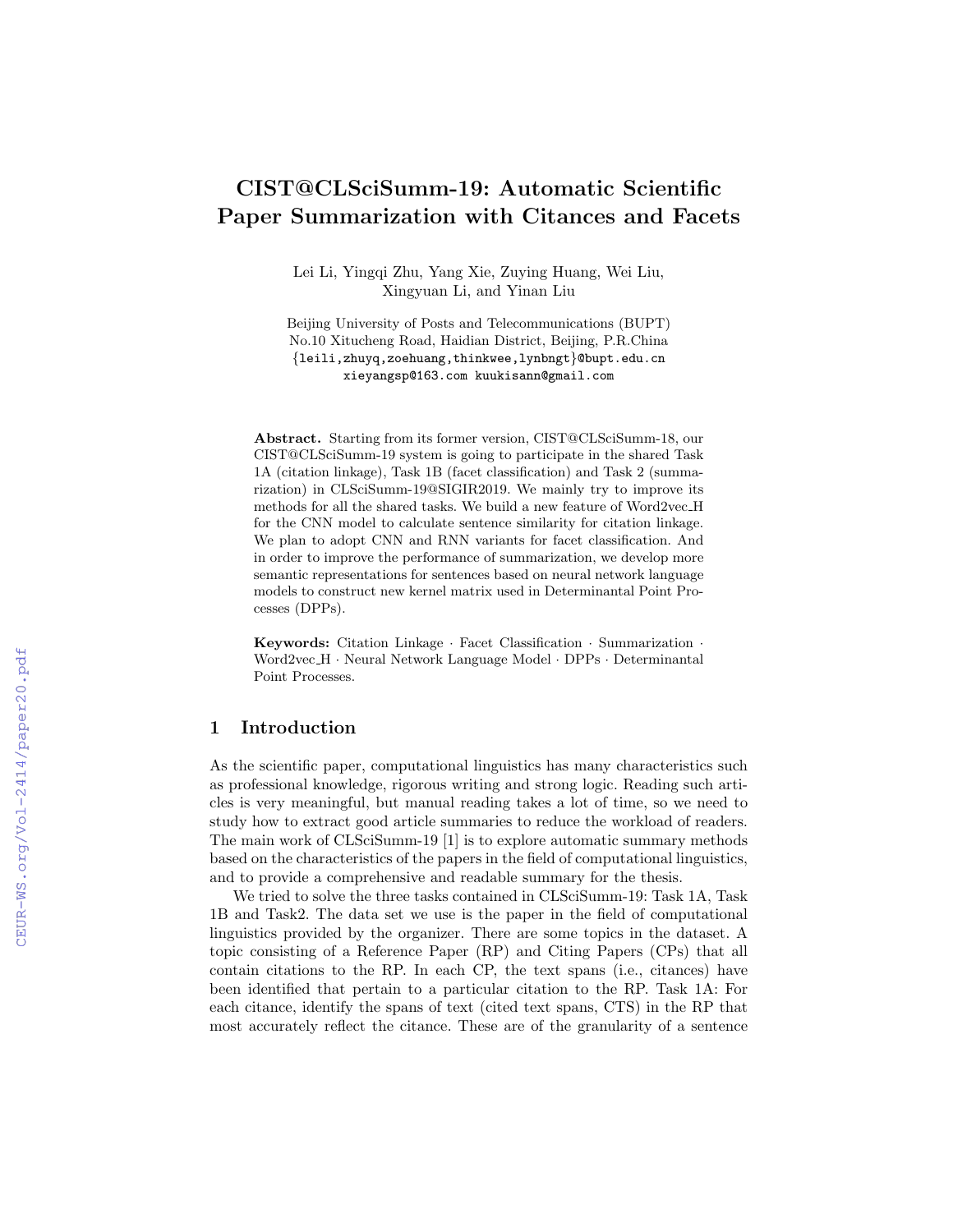fragment, a full sentence, or several consecutive sentences (no more than 5). Task 1B: For each cited text span, identify what facet of the paper it belongs to, from a predefined set of facets. Task 2 (optional bonus task): Finally, generate a structured summary of the RP from the cited text spans of the RP. The length of the summary should not exceed 250 words.

In this paper, based on previous work, we add the Word2vec H feature to the Task 1A method and used CNN to get the result of the content linking. For Task 1B, we use the improved CNN and RNN structures for classification. For Task 2, we develop more semantic representations for sentences based on neural network language models to construct new kernel matrix used in Determinantal Point Processes (DPPs).

# 2 Related work

Task 1A acts as a content linkage task, and the common method is to calculate similarity, which includes not only the Cosine similarity, the Jaccard similarity, and so on, but also some semantic similarity calculation methods, such as BM25 and VSM [2]. In addition, the various characteristics of the words are also very important, such as the position of the word, part of speech and frequency, etc. The characteristics of the words in the two sentences are added to the similarity calculation for the sentence-pair, and the similarity of the two sentences can be judged at the word level [3]. With the continuous expansion of the corpus and the increasing number of features, the machine learning method has begun to emerge for the task. Firstly, the researchers try the basic classifiers, such as SVM using a radial basis function kernel, Decision Tree and Logistic Regression to identify the reference span [4]. Various classifiers can learn different text features, integrating them together can reveal more text features. So the researchers use ensemble models, such as the Random Forest [3]. Besides, in order to more deeply explore the meaning of the sentence, deep neural networks are also applied, such as CNN [5] [6] [9], Siamese Deep learning Networks [8].For Task1B, the rulebased method [8] [10] and the classification method [7] can be used, both of which focus on exploring good text features. The Rule-based methods, such as building a dictionary for each discourse facet [2], are less adaptive. Most studies combine the features of categories with classification algorithms to improve the accuracy of the classification. [2] use a multi-features random forest classifier. The others use a supervised topic model, and XGBOOST [4] and SVM with tf-idf and naive bayes features [6].

Task 2 is a summary task. [11] focus on exploring the sampling process. They use WMD sentence similarity to construct new kernel matrix used in Determinantal Point Processes (DPPs). [4] divide all sentences into three categories (motivations, methods, and conclusions), and then extract sentences from each cluster based on rules and severe features to form a summary. [9] generates a summary by selecting the most relevant sentences from the RP using linguistic and semantic features from RP and CPs. [10] built a summary generation system using the OpenNMT tool.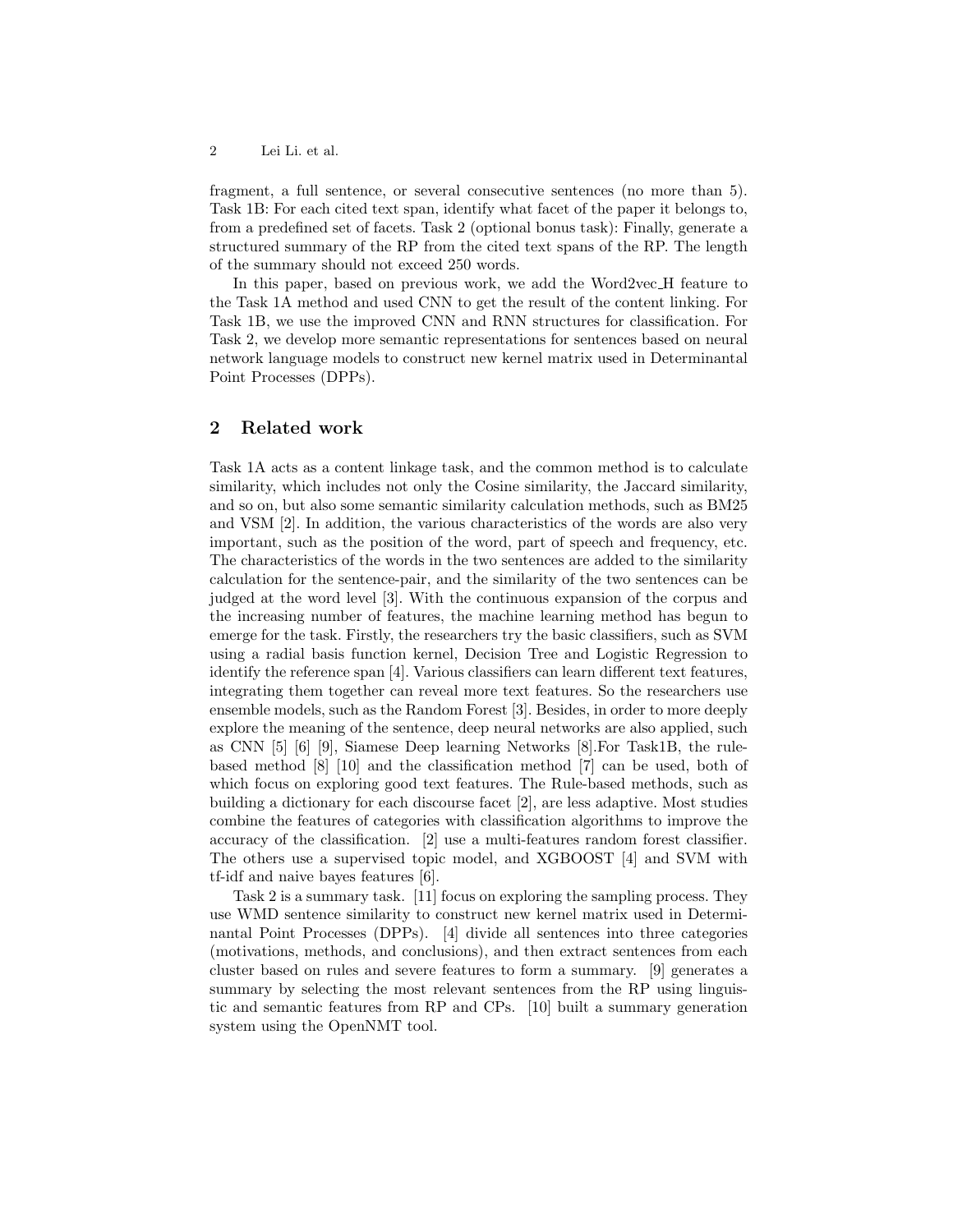# 3 Method

In our approach, we first obtain CTS through feature extraction and content linkage method in the Citation Linage, which is RT (the sentence in RP) related to CT (the sentence in CPs). Then we judge the facet of CTS by feature extraction and classification methods in the facet classification. Finally, a summary of the article is obtained through pre-processing, feature selection, sentence sampling, and post-processing in the summary generation.The framework of our system is shown in Fig. 1.



Fig. 1. Framework of our system

### 3.1 Task 1A

The Citation Linkage task consists of two stages: feature extraction and content Linkage. In feature extraction, we have used some of the good-performing methods of the past, continuing to use word-cos and Word Vector, Sentence similarity (IDF similarity and Jaccard similarity), Context similarities, WordNet. Besides, we add CNN (Convolutional Neural Network) method and LDA-Jaccard. In [11] the LDA vectors of sentences are sparse, that is, the distribution of sentences on topics is sparse. And the LDA vectors pays more attention to whether two sentences belong to the same topic. So we use Jaccard's idea to express the relativity of the sentence-pair by the ratio of the topic intersection and union of the two sentences, namely LDA-Jaccard.

This paper used Word2vec H feature as the input of CNN. It is based on word embedding, maps CT and RT information into dense features space, and adds sentence similarity to better guide neural network training. Specifically, CT is represented as an nd matrix CT Matrix.  $CT$   $Matrix = [wv_1, ..., wv_i, ...wv_n].$ n is the number of words in CT, and d is Word embedding size.  $wv_i$  refers to the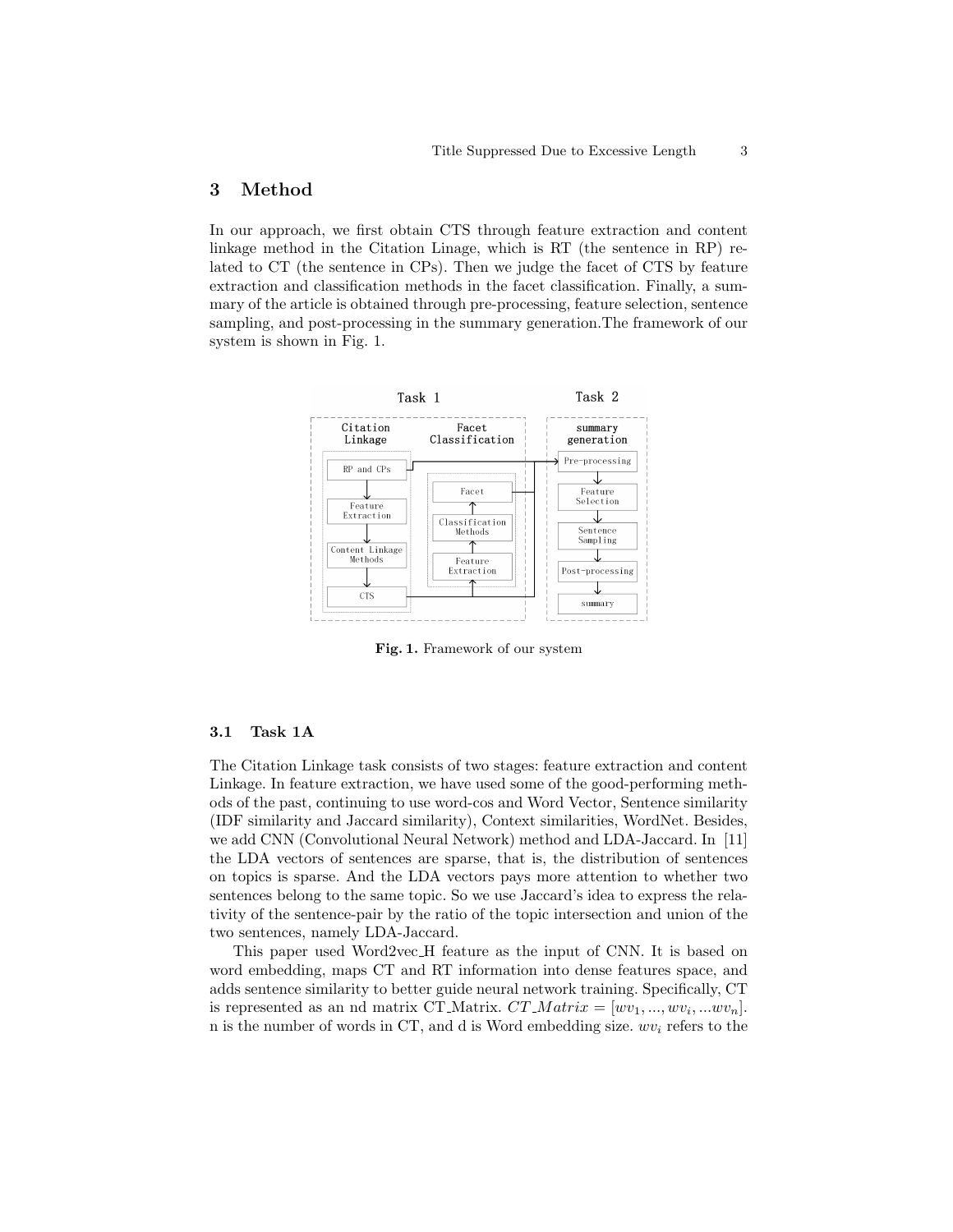word vector of the i-th word in CT. Firstly, we decompose CT Matrix by SVD to obtain three matrices, U, S, and V. Take the top  $\min(n,d)$  values in diagonal of S as the weight set  $I_1 = [i_1, i_2, ... i_{min(n,d)}]$ , and take the top min(n,d) rows of V to form CT<sub>-V</sub>. RT<sub>-V</sub> and  $I_2$  of RT can also be obtained in the same way . Then the cosine similarity is calculated for each line of CT V and RT V to obtain the Word2vec V. The calculation process is as Fig. 2.

 $wv_{i,j} = cosine\left(l_i^1, l_j^2\right)$ ,  $l_1^i$  and  $l_2^j$  are row vectors of CT\_V and RT\_V. The cosine similarity is used here.



Fig. 3. Word2vec H and Structure of CNN for Task1A

Finally, we use  $l_i^1$  and  $l_j^2$  to assign weights for rows and columns in Word2vec<sub>-V</sub> to get the Word2vec\_H.  $val_{i,j} = i_i^1 \cdot i_j^2$ , as shown in Fig. 3(a).

In content linkage, this paper uses the multi-feature fusion method and the binary classification method by CNN. Multi-feature fusion methods include voting1.1, voting2.0, Jaccard-Focused-new, and Jaccard-Cascade. We use the Word2vec H feature composed of CT and RT as the input of CNN, and the output is the related or unrelated category that CT and RT belong to. The structure of CNN is showed in Fig. 3(b).

## 3.2 Task 1B

Facet Classification:Our system uses Rule-based methods and Machine Learning Methods for Task 1B. Rule-based methods construct rules based on features extracted from CTS, RP and CPs. According to the results in last year, we only use Subtitle and High Frequency Word Combining Rule (SubHFW) this time. As for Machine Learning methods, we apply Random Forest (RF), a Voting Classifier consisting of 3 Gradient Boosting (GB) and Convolutional Neural Network (CNN) to assign each CTS single or multiple facets. RF and GB take Location of Paragraph, Document Position Ratio, Paragraph Position Ratio and Number of Citations or References as input features while CNN takes the matrix of word embedding of CTS as input. Finally, we combine all the results from Rule-based methods and Machine Learning Methods to obtain a fusion result, which is called Fusion method.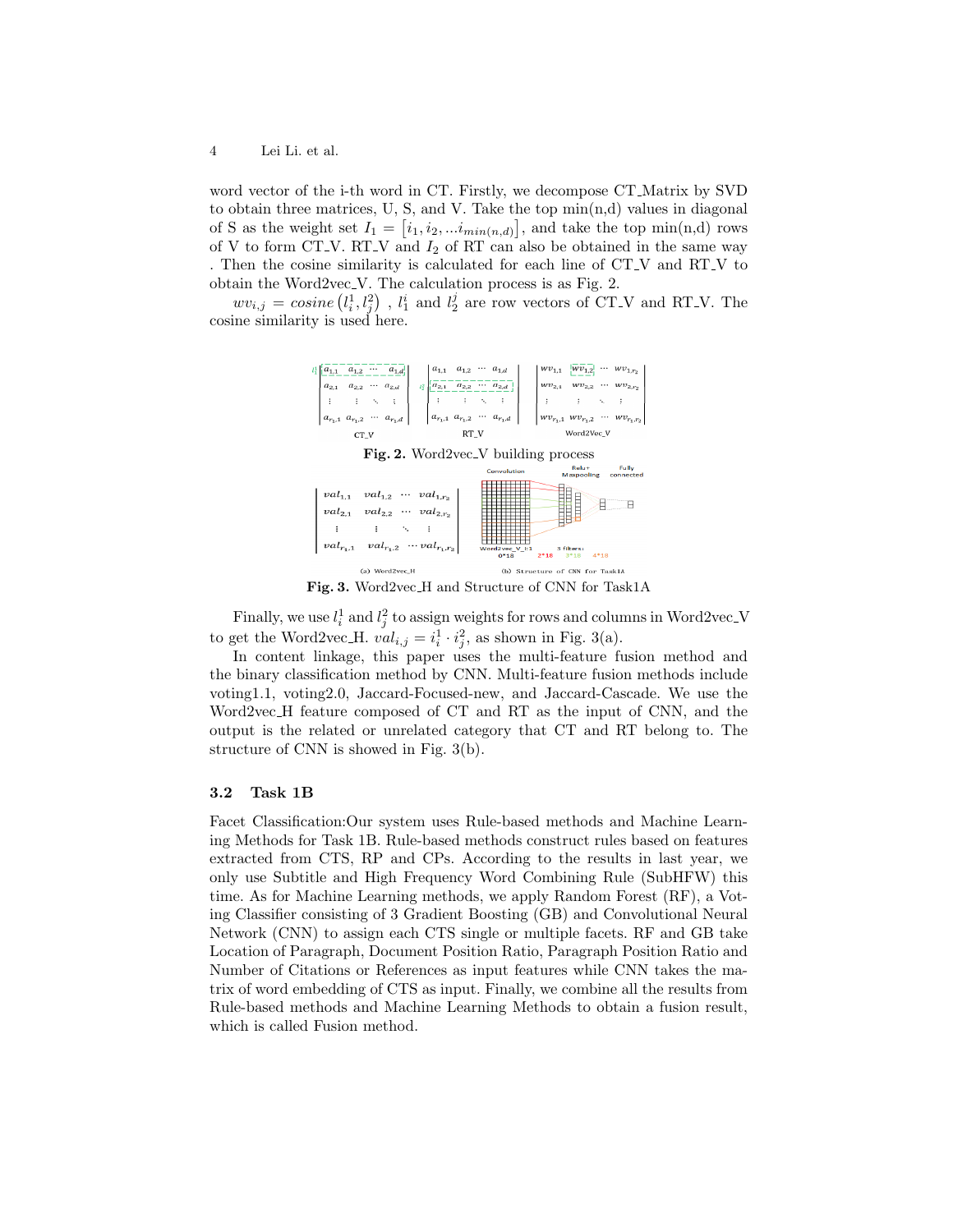### 3.3 Task 2

For task2, we would like to present an original Quality-Diversity model for extractive automatic summarization based on the DPP sampling algorithm [12]. In general, a document can be represented as a ground set of items. Each sentence is a minimum item, and the extractive summary can be regarded as a subset from ground set with high quality and low redundancy. Figure 4 shows the framework of our system. The main process for summary generation consists of Pre-processing, Feature Selection, Sentence Sampling and Post-processing.



Fig. 4. System Framework for Task 2

Pre-processing First, we need to correct some xml-coding errors manually. Latter, we have to make some preparations such as document merging, sentence filtering and input file generation for hierarchical Latent Dirichlet Allocation (hLDA). We merge the content of RP and the citations into a document for CTS feature described below. Besides, all documents are converted to lowercase letters. Then we filter the corpus for removing some equations, figures, tables and generate input file for hLDA model which contains word index and their corresponding frequencies.

Feature Selection When it comes to document representation, we to build matrix L from both partial (Statistical Feature Method) and holistic (Neural Network Language Model) perspectives to ensure better sentence sampling for summaries. First, we build matrix L through  $L_{ij} = q_i S_{ij} q_j$  concretely, we adopt Sentence Length (SL), Sentence Position (SP), Title similarity (TS), CTS, and Hierarchical Topic Model (HTM) as features according to the work of Li L [13] for quality and JACCARD similarity for diversity. We are looking forward to finding a best linear combination of designed qualities in order to capture more obvious characteristic for high-quality summary. Furthermore, we construct matrix L through  $L_{ij} = B_i^{\top} B_j$  by the vectors **B** representing sentences from Sent2Vec and LSA directly, and call this framework Neural Network Language Model.

Sentence Sampling We use DPPs to select sentences, which are elegant probabilistic models of global, negative correlations and mostly used in quantum physics to study the reflected Brownian motions. In our method, we only consider discrete DPPs and follow the definition of Kulesza A et al. [12]. We can enhance the diversity of summary by using DPPs. In this way, given the L matrix constructed on document sentences, the sampling method based on DPPs [13] can automatically choose those diverse sentences with high quality as candidate summary sentences.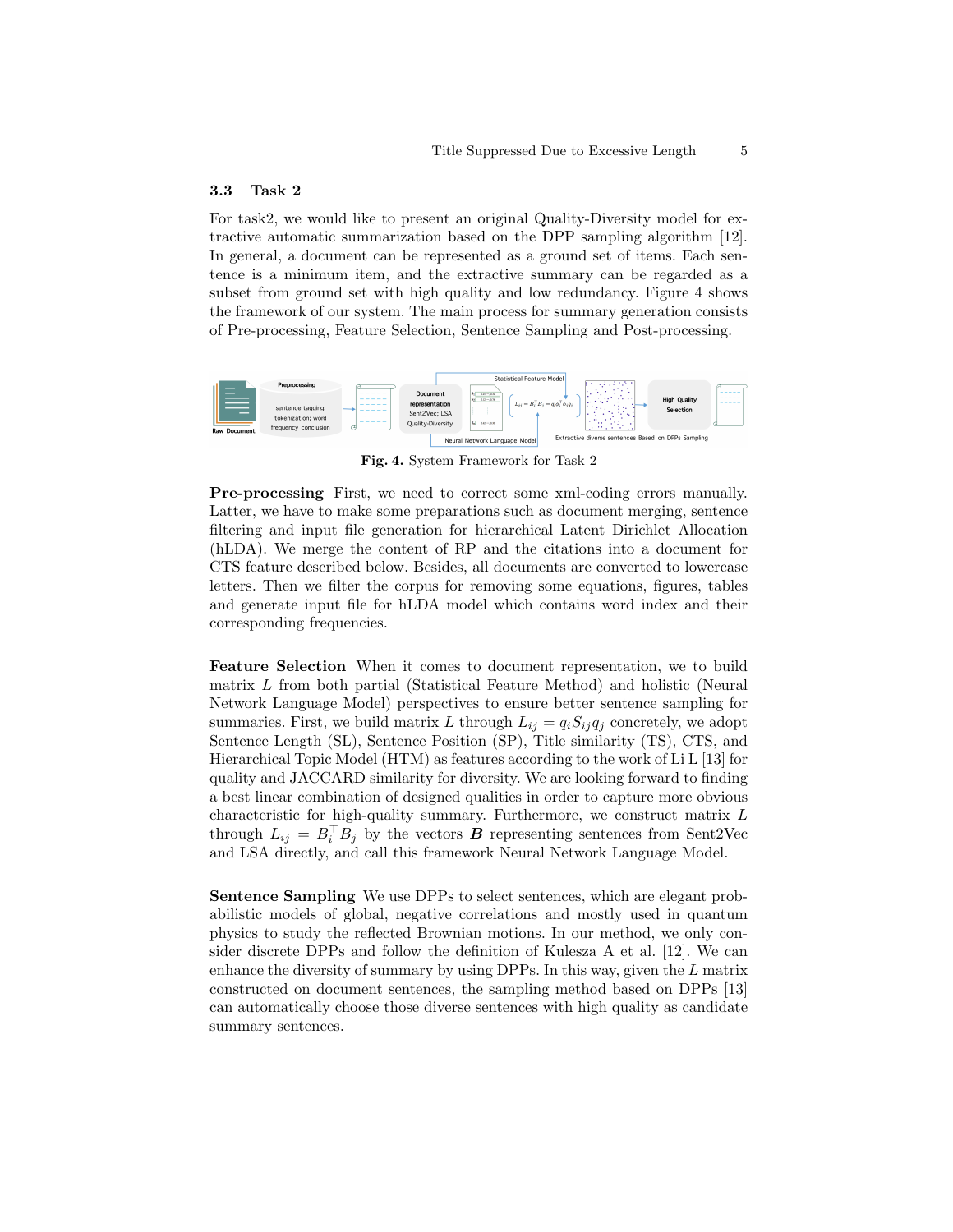Post-processing Since we have already had the candidate summary sentences, we can truncate the output summary with sentences ranking high in quality, limit the summary to 250 words, and remove some white spaces in Post-processing.

## 4 Implementation and Experiments

## 4.1 Task 1A

In our previous work, we obtained a lot of features. As shown in Table 2, Features number indicates the number of features the method contains. The four methods in [11] have different effects on the test data and the training data, and the more features with good performance are used, the more stable the performance of the testing set is. The more stable the performance is. Therefore, we removed the features with poor performance on the training set, remaining the features with good performance for fusion methods. We adjust the parameters of the four fusion methods in [11]. The four new fusion methods are voting1.2, voting2.1, Jaccard-Focus-1.1, and Jaccard-Cascade-1.1. Since the LDA can discover the topic information and LDA vector is sparse, lexicon (LDA) and LDA-cos are removed and LDA-Jaccard is added. Since the lexicon (co-occurrence) only includes words selected from the training set, when the difference between the testing set and the training set is great, the lexicon (co-occurrence) is ineffective. In the experiment, we chose 600 dimensions for LDA vector and 200 dimensions for word vector. Table 1 shows the parameter settings for our method. As to experiments, we choose 600 dimension as LDA vector and 200 dimension as word vector. Table 1 shows the parameter settings of our methods.

| Feature                    |   |    |                 |    | $V-1.2 V-2.1 J-F-1.1 J-C-1.1$ |    |        |  |
|----------------------------|---|----|-----------------|----|-------------------------------|----|--------|--|
|                            |   |    |                 | ΙP |                               | .P | W      |  |
| Idf similarity             | 1 |    | 12 0.5 5 0.6 16 |    |                               |    | 0.5 16 |  |
| Idf context similarity     |   |    |                 |    | 0.8 3 0.5 15                  |    | 0.4 10 |  |
| Jaccard similarity         | 1 | 15 | 0.5 6           |    | JSI7                          |    |        |  |
| Jaccard context similarity |   |    | 0.5 8           |    | 0.7 16                        |    | 0.6 16 |  |
| Word vector                |   | 18 | 0.5 7           |    | 0.5 26                        |    |        |  |
| word-cos                   |   |    | 10 0.7 7        |    | 0.5 26                        |    | 0.5 10 |  |
| LDA-Jaccard                | 1 |    | 12 0.4 7        |    |                               |    |        |  |
| lin                        |   |    | 0.5 5           |    |                               |    |        |  |
| jcn                        |   |    |                 |    | 0.6                           | 11 |        |  |

Table 1. Parameter settings of Methods in Task 1A

In addition, with the increasing training data, we begin to try to solve task1A with CNN. In this paper, we build the Word2vec\_H feature for the sentencepair, so that we could reduce the dimensionality of the input and add the cosine similarity to it.We use V-1.2, V-2.1, J-F-1.1, J-C-1.1, and W H-C to represent Voting-1.1, Voting-2.0, JacCard-Focused-1.1, and Jaccard-Cascade-1.1,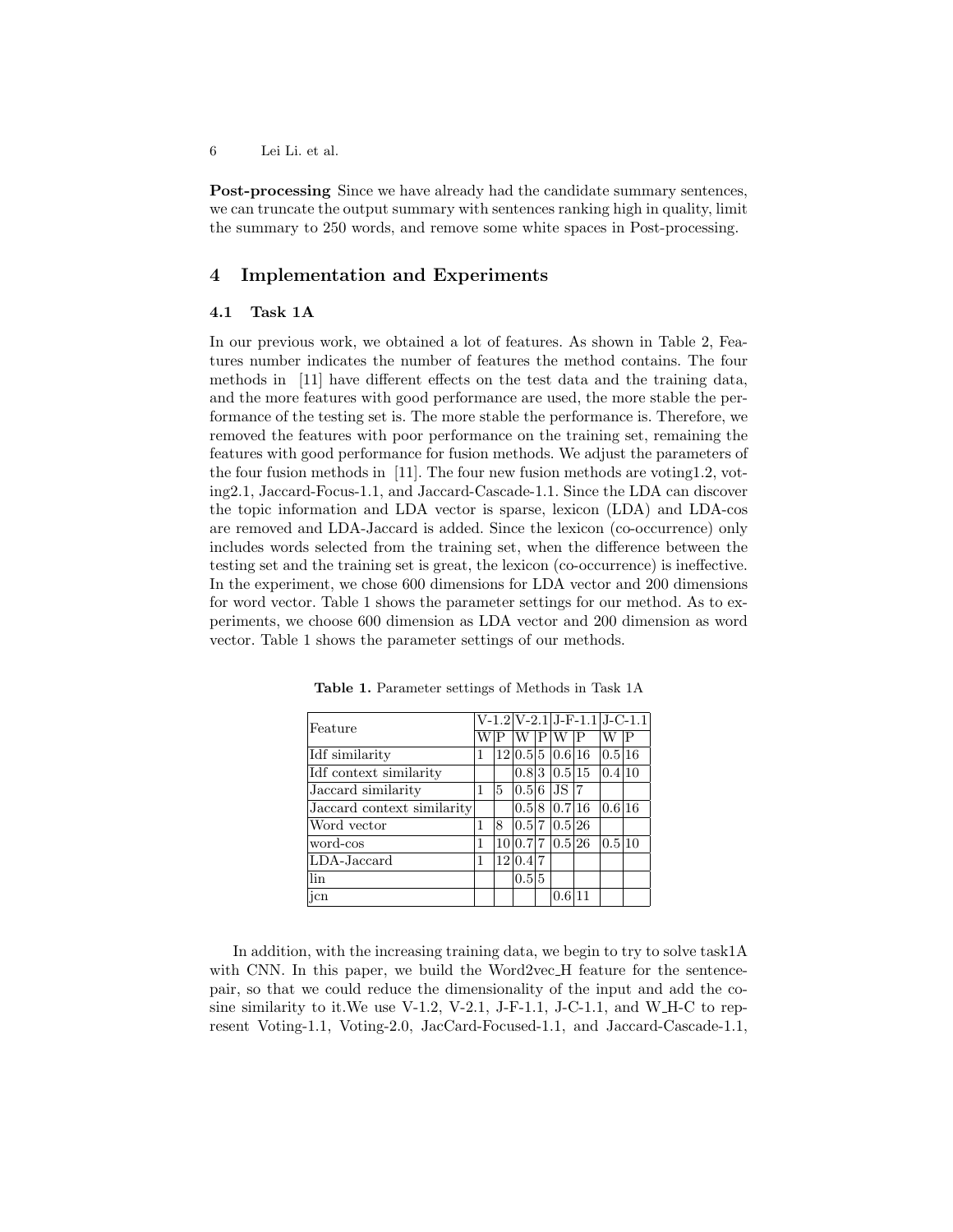Word2vec H-CNN respectively.In Table 1,W and P are Weight and Proportion respectively. JS means 10 fold of Jaccard Similarity.

|           |        |                 | $ \text{Method} F1-train$ $ F1-test $ $(F1-train)$ $-(F1-test) Features$ number |  |
|-----------|--------|-----------------|---------------------------------------------------------------------------------|--|
| $ V-1.1 $ | 10.147 | 10.113          | 0.034                                                                           |  |
| $V-2.0$   | 10.128 | 0.122           | 0.006                                                                           |  |
| J-F       | 10.132 | $ 0.114\rangle$ | 0.018                                                                           |  |
| $J-C$     | 10.116 | 0.09            | 10.026                                                                          |  |

Table 2. Performance of Methods in Task 1A in 2018

According to Table 2 we predict that V-1.2 and J-F-1.1 will be more stable on the testing set. The W H-C uses the data in "Training-Set-2019", and the effect is the worst due to some problems, such as data imbalance of training set and complex structure of CNN.

Table 3. Performance of Methods in Task 1A in 2019

|           |                 |                 | $[Method] F1-train$ $[Fl-test] (F1-train)$ - $(F1-test)$ [Features number] |  |
|-----------|-----------------|-----------------|----------------------------------------------------------------------------|--|
| $V-1.2$   | 10.097          | 0.106           | 10.007                                                                     |  |
| $V-2.1$   | $ 0.105\rangle$ | $ 0.104\rangle$ | 0.001                                                                      |  |
| $J-F-1.1$ | 0.105           | 0.103           | 0.002                                                                      |  |
| $J-C-1.1$ | 10.099          | 0.087           | 10.026                                                                     |  |

From Table 2 and Table 3 [14],we can get three conclusions:

The number of features used in V-1.2 is less than V-2.1 and J-F-1.1, but the result of V-1.2 is similar to V-2.1 and J-F-1.1. The number of features used in V-1.2 is about the same with J-C-1.1, and the result of V-1.2 is better than J-C-1.1. It shows that features used in V-1.2 play a leading role.

The results of the runs in 2019 verify our prediction, that is, the more features that are used, the more stable the performance on the test set is. So the performance on the testing set and the training set of V-2.1 is very stable, as well as J-F-1.1.

After removing co-occurrence dictionary, (F-train) - (F-test) results are smaller, which indicates that co-occurrence dictionary has limitations and should be removed.

#### 4.2 Task 1B

In this section, well introduce our methods applied for Task 1B in detail.

Rule-based Methods: Subtitle Rule: We use subtitles of CTS and citance to determine which facet they belong to. If subtitles contain five predefined classes,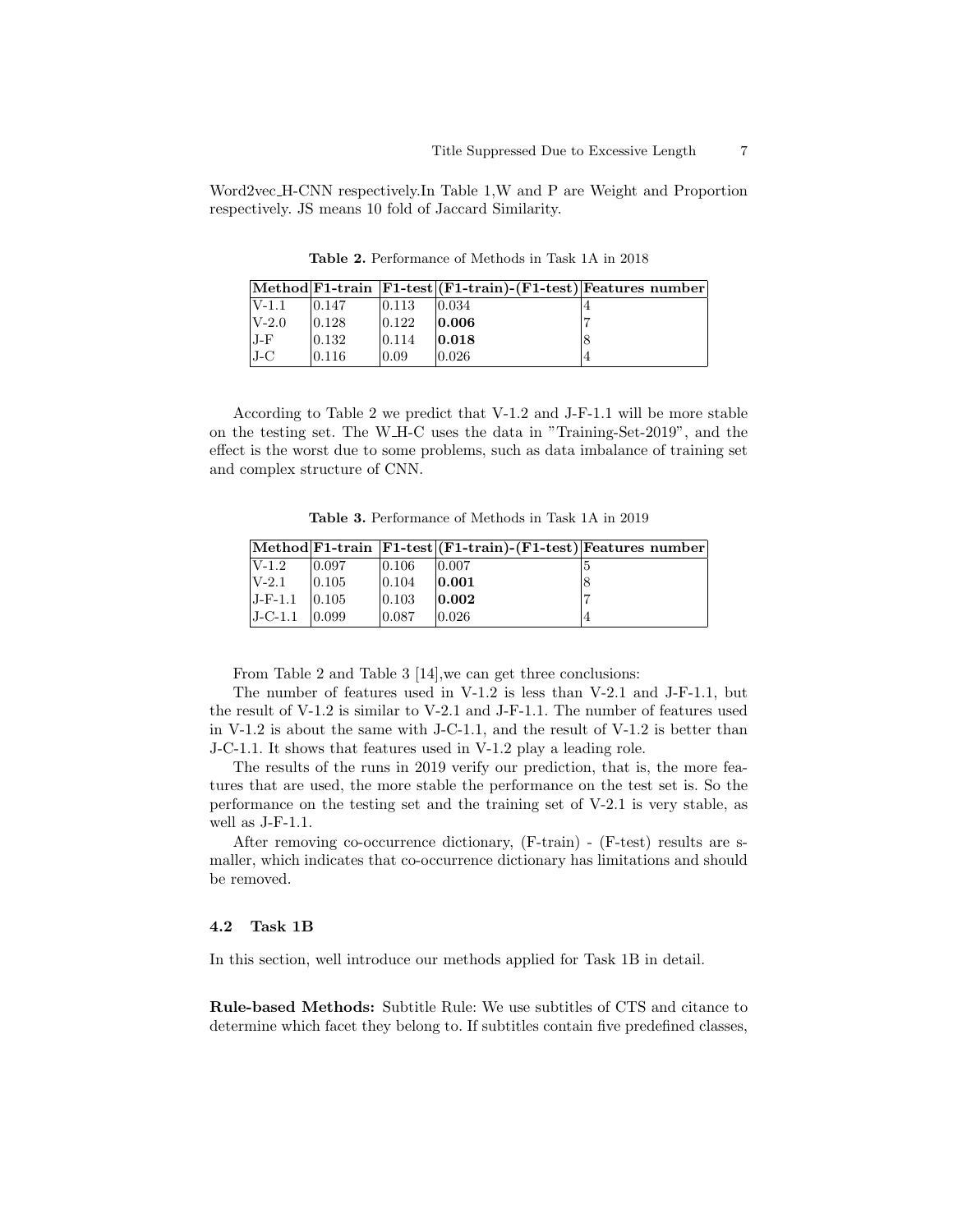we categorize CTS and citance to corresponding facet. High Frequency Word Rule: We use high frequency words of each class to classify CTS and citance. We first remove common words, and then set a threshold for each facet. Subtitle and High Frequency Word Combining Rule: We first apply Subtitle Rule to obtain the facet. If it doesnt give an explicit answer, then we use High Frequency Words Rule to obtain facet.

Machine Learning Methods: Firstly, we extract features from CTS and citance consisting of Location of Paragraph, Document Position Ratio, Paragraph Position Ratio and Number of Citations or References and concatenate these features into an 8-dimension vector. Then we train RF and GB based on the features. As for CNN, the content of CTS is transformed to a matrix where ith row corresponds to the word embedding of ith word and jth column represents the jth dimensionality of the embedding. Then, we stack a convolutional layer with multiply kernel sizes followed by a max-pooling layer. The architecture of CNN is shown in Fig 5.



Fig. 5. Architecture of CNN for Task 1B

Table 4. Results in 2019

|                        | Method Train-set (F1 Score) Test-set (F1 Score) |                 |
|------------------------|-------------------------------------------------|-----------------|
| 'RF                    | 0.3281                                          |                 |
| $\text{SubHFW} 0.3556$ |                                                 | $ 0.389\rangle$ |
| Voting                 | 0.3611                                          | 0.341           |
| <b>CNN</b>             | 0.2841                                          | 0.342           |

Results on Train-Set-2019 are illustrated in Table 4. We find that Voting and SubHFW methods have a better performance. CNN performs poorer than we expected since the training data set is too small for a neural network to learn. And the dataset is imbalanced where method facet has more samples than other facets.

As for Task 1B, the results on Test-set-2019 show that SubHFW method outperforms than other method and ranks first among all methods, which indicates that the features of subtitle and high frequency word are crucial to determine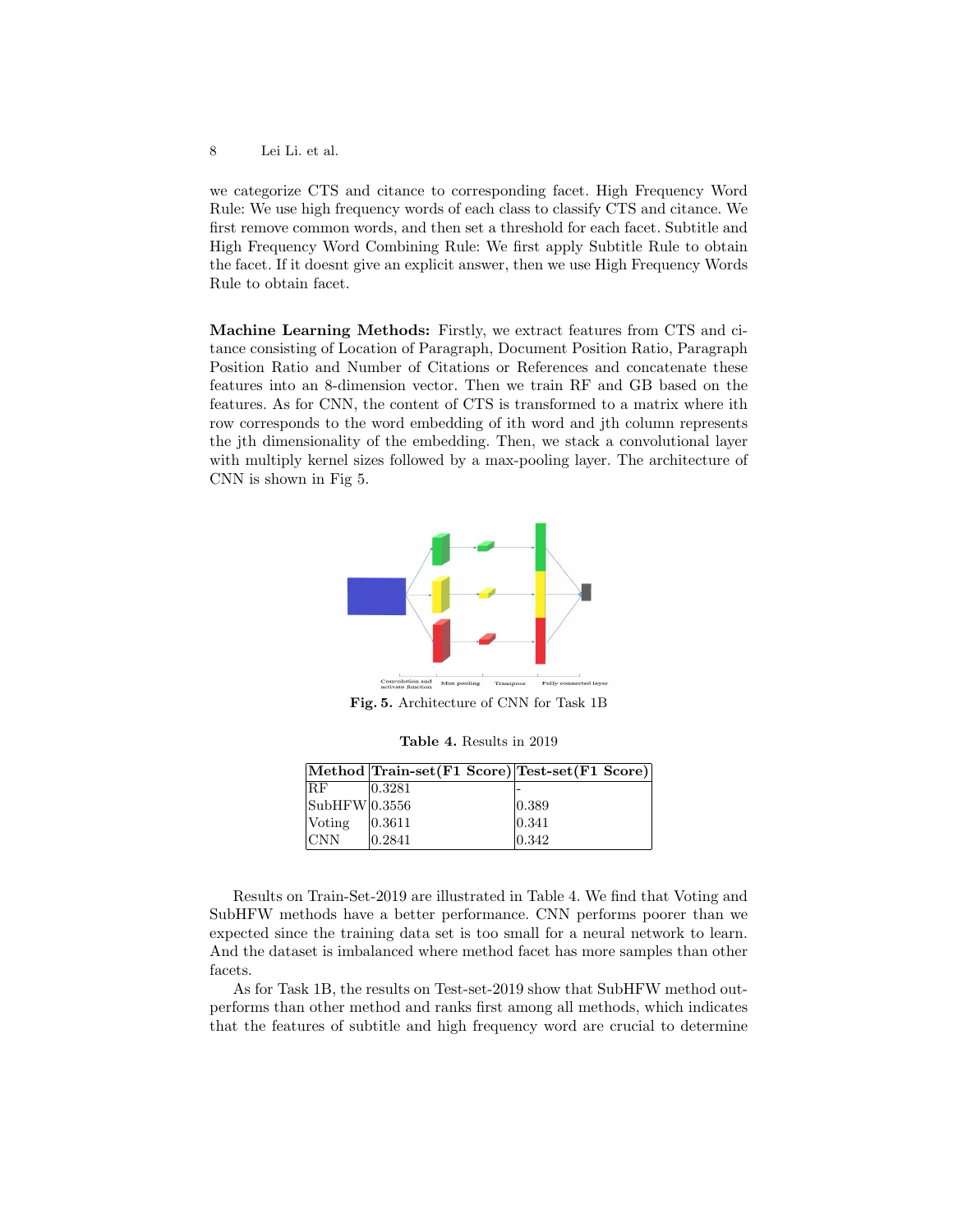the facet of each CTS. Moreover, textCNN method performs poorer than we expected due to the demand of larger dataset.

#### 4.3 Task 2

The results below utilize Manual ROUGE values to evaluate our system summary. During the evaluation phase, CL-SciSumm 2018 has provided THREE kinds of criterion for option: the collection of citation sentences (the community summary), faceted summaries of the traditional self-summary (the abstract), and ones written by well-trained annotators (the human summary).

Take community summary for instance, we test each feature SP  $(\varphi_0)$ , SL  $(\varphi_1)$ , TS  $(\varphi_2)$ , HTM  $(\varphi_3)$ , and CTS  $(\varphi_4)$  described in subsection 3.3 on statistical fearture model independently to figure out its own contribution at first. As the CTS feature  $(\varphi_4)$  is specially designed, we tend not to present its individual performance, but record and observe the binary combination with every other basic feature.

Table 5. Binary Combination Test on Quality

|                        |  |  | Run ID $\varphi_0$ $\varphi_1$ $\varphi_2$ $\varphi_3$ $\varphi_4$ ROUGE1 ROUGE2 |         |
|------------------------|--|--|----------------------------------------------------------------------------------|---------|
|                        |  |  | quality-0 1 0 0 0 1 0.43652 0.23824                                              |         |
|                        |  |  | quality-1 $0 \t1 \t0 \t1 \t0.42104$                                              | 0.19574 |
| quality-2 $\mathbf{0}$ |  |  | $0 \quad 1 \quad 0 \quad 1 \quad 0.52800$                                        | 0.37682 |
|                        |  |  | quality-3 0 0 0 1 1 0.41193 0.18440                                              |         |
|                        |  |  |                                                                                  |         |

From TABLE 5, the best binary combination comes from TS  $(\varphi_2)$  and CTS  $(\varphi_4)$  features. One possible explanation is that the community summary itself has already included these citation sentences. With the title containing the essence of a paper, selected sentences following this ranking rule will definitely guarantee the overlapping on golden summaries.

Table 6. Statistical Feature Model Performance on Community Summary

| Run ID                            | $\varphi_0$ |                 |  | $\varphi_1$ $\varphi_2$ $\varphi_3$ $\varphi_4$ ROUGE1 ROUGE2 |         |
|-----------------------------------|-------------|-----------------|--|---------------------------------------------------------------|---------|
| Statistical-0 0                   |             |                 |  | $0 \quad 1 \quad 0 \quad 1 \quad 0.52552 \quad 0.37333$       |         |
| Statistical-1 0                   |             |                 |  | $0 \quad 0 \quad 1 \quad 1 \quad 0.41283$                     | 0.18438 |
| Statistical-2 1                   |             | $0 \t2 \t0 \t2$ |  | 0.44104                                                       | 0.24653 |
| Statistical-3 $1 \t1 \t2 \t0 \t2$ |             |                 |  | 0.42219                                                       | 0.22141 |

Analogically, we conduct experiments on other two kinds of golden summaries, where the weights of parameters appear slightly different. From TABLE 6 and TABLE 7, which present the results of the community summary and human summary separately: the best binary combination goes to the same tendency. The phenomena of same best combination maybe interpreted implicitly that no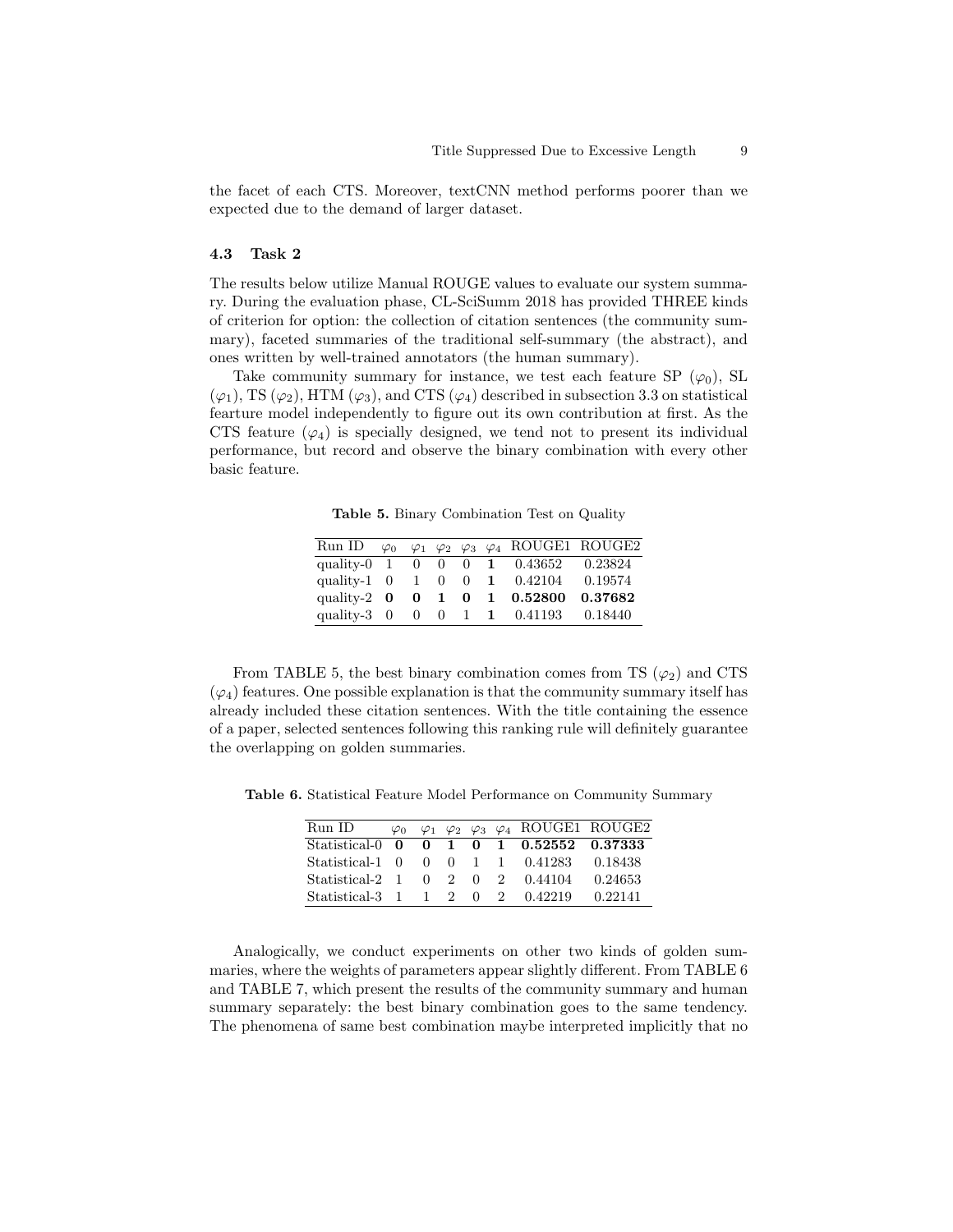matter whether the sentences are cited otherwise or the summaries are written by annotators, they two both are from the perspective of readers. Community summaries consist of those citation sentences, and the sentences themselves are extracted from the original documents, thus there's no wonder the ROUGE evaluation is far higher than other kinds of summaries. However, human summary is based on comprehension of readers. In this case we do extra experiments on human summaries besides the same parameter setting as community summaries. The best new combination as TABLE 7 shows is a little bit different from the previous mere copies of community summaries. When it comes to human summary, the more parameters are involved, the higher ROUGE F-score it reaches. Unfortunately, for community summary, when we desire a further exploration on binary combination, any additional attribute performs adversely. There are a thousand Hamlets in a thousand people's eyes.

Table 7. Statistical Feature Model Performance on Human Summary

| Run ID                                  |  |  | $\varphi_0$ $\varphi_1$ $\varphi_2$ $\varphi_3$ $\varphi_4$ ROUGE1 ROUGE2 |  |
|-----------------------------------------|--|--|---------------------------------------------------------------------------|--|
| Statistical-0 0 0 1 0 1 0.41900 0.19167 |  |  |                                                                           |  |
| Statistical-1 1 0 0 0 1 0.39866 0.15321 |  |  |                                                                           |  |
|                                         |  |  |                                                                           |  |
| Statistical-3 2 1 3 0 3 0.42219 0.22141 |  |  |                                                                           |  |

Table 8. Statistical Feature Model Performance on Self-summary

| Run ID          | $\varphi_0$ |              |                                     |                |        | $\varphi_1$ $\varphi_2$ $\varphi_3$ $\varphi_4$ ROUGE1 ROUGE2 |         |
|-----------------|-------------|--------------|-------------------------------------|----------------|--------|---------------------------------------------------------------|---------|
| Statistical-0   | -1          | $\Omega$     | $\theta$                            | $\Omega$       | $\cup$ | 0.39630                                                       | 0.19019 |
| Statistical-1   | $\Omega$    | $1 -$        | 0                                   | $\Omega$       | $\cup$ | 0.35020                                                       | 0.11507 |
| Statistical-2   | ∩           | $\mathbf{0}$ | $\mathbf{1}$                        | $\Omega$       | $\cup$ | 0.38434                                                       | 0.17296 |
| Statistical-3   | $\Omega$    | $\theta$     | $^{\circ}$                          | $\overline{1}$ | $\cup$ | 0.30237                                                       | 0.08561 |
| Statistical-4 2 |             |              | $\begin{matrix} 0 & 3 \end{matrix}$ | $\mathbf{0}$   | -3     | 0.42688                                                       | 0.37234 |

As for the self-summary (the abstract), things presented in TABLE 8 are opposite. Every binary combination with CTS  $(\varphi_4)$  feature are not that satisfied, so we present each individual contribution of other statistical or topic features. Also, we try the best parameter setting for community summary and human summary both on abstract summary. Perhaps although we have tried our best to follow the writers, there always exists a narrow gap between our readers' comprehension and writers' original intention. This part of the experiment follows a simple but practical principle that on the condition that we cannot fully understand latent semantics the writers want to express, we still manage to deal with some statistical features which help to extract important sentences. If the summarizer is developed through this approach, it is not limited in a familiar language and does not require any additional linguistic knowledge or complex linguistic processing.

Furthermore, when extracting sentences from the Neural Network Language Model (using Sent2Vec/LSA representation for sentences), we choose the best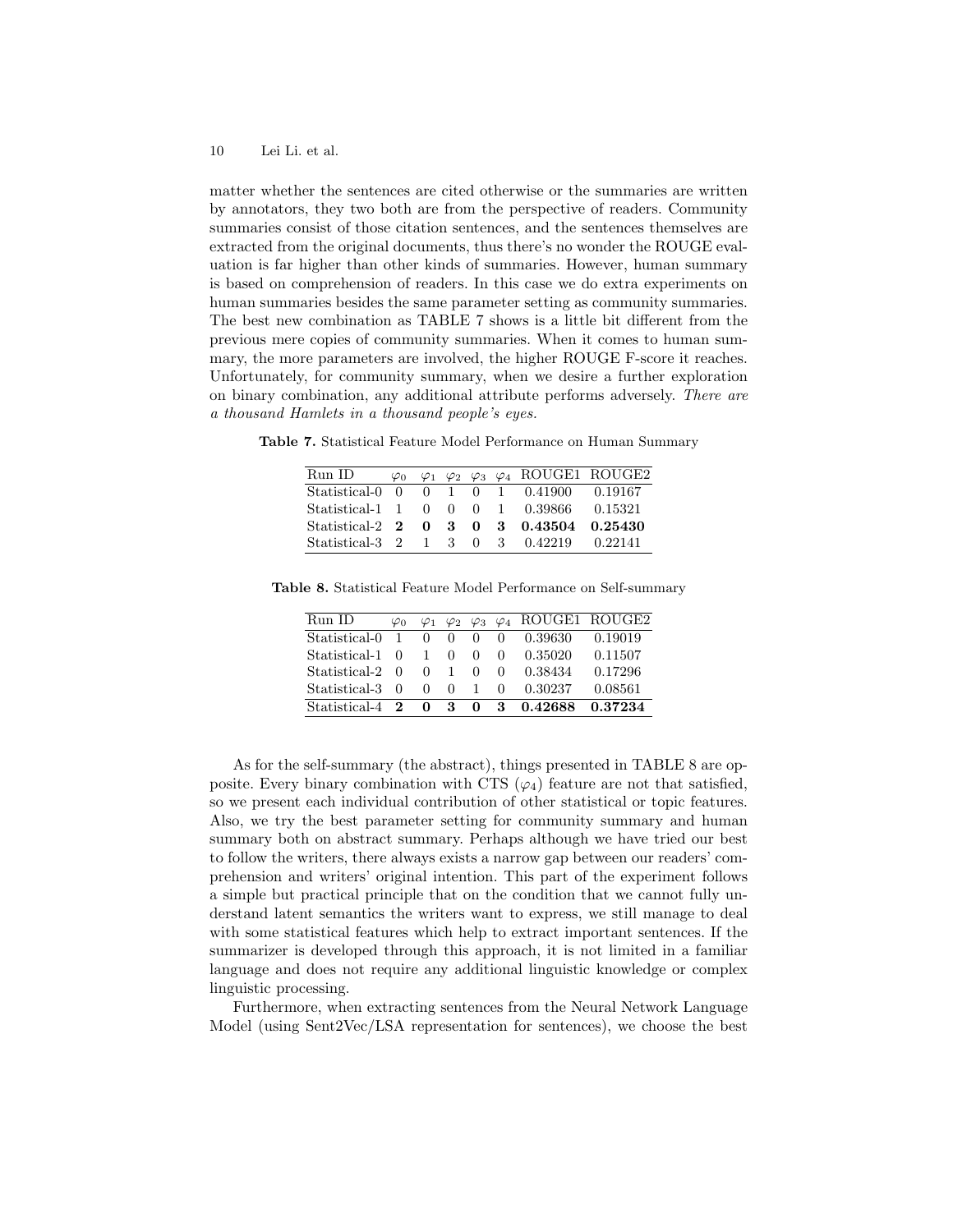quality combination for community summary, human summary and abstract summary. TABLE 9 suggests the Neural Network Language Model performance. Besides, TABLE 10 shows the best results of several runs in BIRNDL 2019. Among all the systems in competiton, our system won the first prize for the human summary, while the second place for abstract and community summary.

Run ID  $\varphi_0$   $\varphi_1$   $\varphi_2$   $\varphi_3$   $\varphi_4$  ROUGE1 ROUGE2 community-Sent2Vec 0 0 1 0 1 0.52254 0.31893 human-Sent2Vec 2 0 3 0 3 0.41716 0.18210 abstract-Sent2Vec 2 0 3 0 3 0.42114 0.21823 community-LSA-1 0 0 1 0 1 0.56971 0.44228 community-LSA-2 0 0 1 0 1 0.59240 0.46528 human-LSA-1 2 0 3 0 3 0.37717 0.17825 human-LSA-2 2 0 3 0 3 0.38568 0.17424 abstract-LSA-1 2 0 3 0 3 0.39944 0.20009 abstract-LSA-2 2 0 3 0 3 0.40051 0.18617

Table 9. Neural Netwok Language Model Performance

|  |  | <b>Table 10.</b> Best Results on BIRNDL 2019 |  |
|--|--|----------------------------------------------|--|
|  |  |                                              |  |

|       |       |       |       | Run ID Abstract R2 Abstract SU4 Community R2 Community SU4 Human R2 Human SU4 |       |       |
|-------|-------|-------|-------|-------------------------------------------------------------------------------|-------|-------|
| run3  | 0.389 | 0.210 | 0.122 | 0.063                                                                         | 0.278 | 0.200 |
| run19 | 0.386 | 0.227 | 0.121 | 0.063                                                                         | 0.257 | 0.189 |
| run15 | 0.381 | 0.211 | 0.119 | 0.062                                                                         | 0.267 | 0.191 |

# 5 Conclusion and Future Work

This year, we have added neural networks to the methods of three tasks. We hope to make use of large training corpus to give the advantages of neural networks, that is, deeply mining the meaning of the text. Rule-based and statistics-based methods have achieved good performance, so we try to combine them with neural networks. In the future work, Task 1A is expected to automatically adjust the weight of features through neural network and combine multiple features better. For Task 1B, more study should be done to reduce the impact of imbalanced data on neural networks. Besides, more curial features are expected to be found since the performance of machine learning methods is the best so far. In Task 2, we expect the neural network language models to make contributions to obtain more meaningful semantic representation for sentences against statistical features.

## Acknowledgements

This work was supported in part by the Beijing Municipal Commission of Scienceand Technology under Grant Z181100001018035; National Social Science